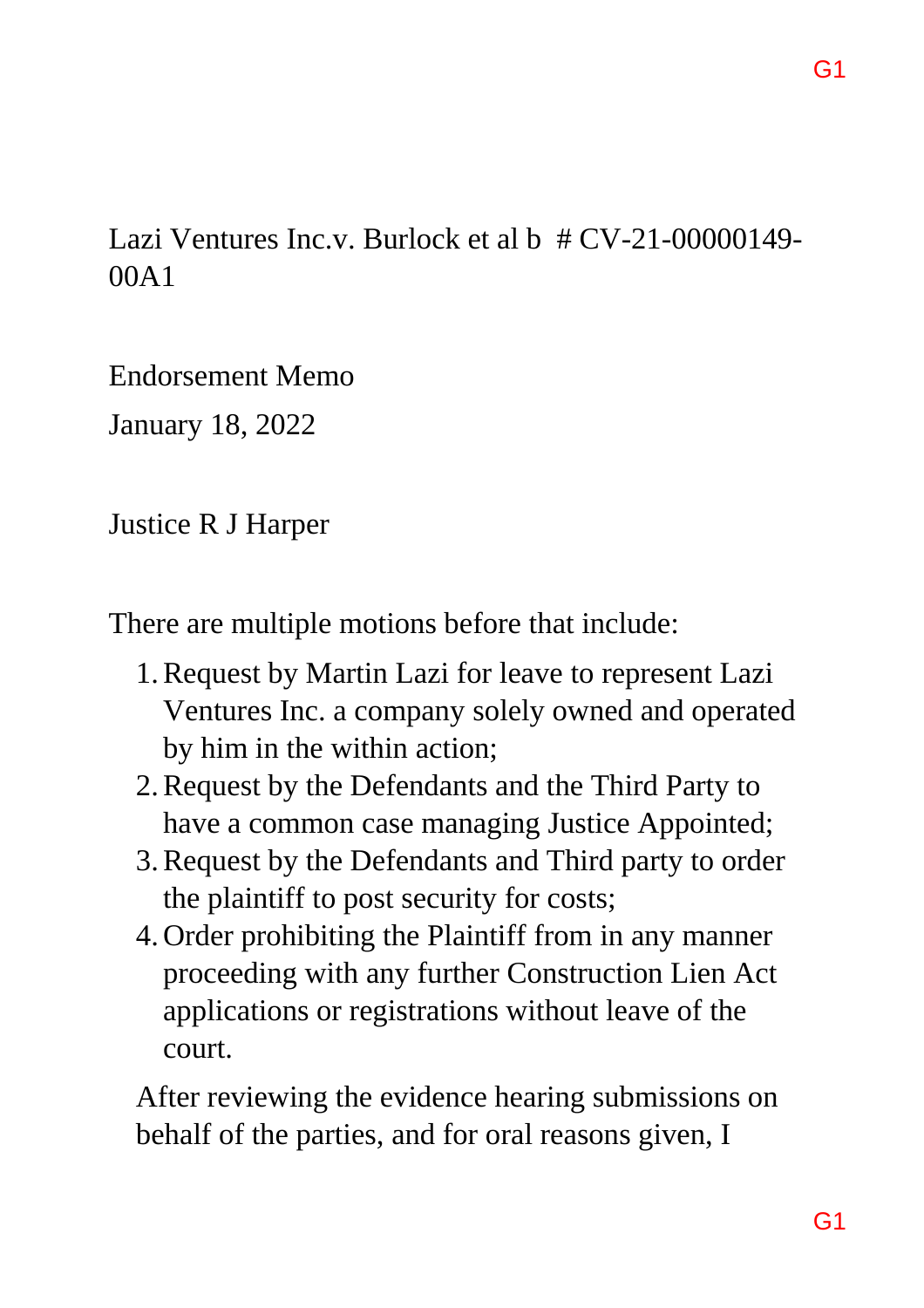dismissed Mr. Lazi's request for leave to represent the Plaintiff Corporation in this action.

As a result of the dismissal, the Corporate Plaintiff needs to retain a lawyer and an adjournment on terms is necessary.

In addition, Mr. Lazi, in any event was seeking an adjournment in order to provide certain up dated financial information.

A significant part of the relief requested by the moving parties is for an Order to appoint a Common Case Managing Justice in order to properly manage, at least, this action and 22 other actions that involve very similar fact bases and legal issues that have been brought across the Province of Ontario that were brought by Mr. Lazi or a corporation owned and controlled by him.

I informed counsel for the moving parties that relief requested would require the input of the Regional Senior Justice and possibly the Chief Justice as such an order would have a substantial impact on Judicial scheduling.

With respect to the adjournment length, I ruled that Mr. Lazi has had ample time to retain a lawyer. He has, at numerous times represented to either counsel or the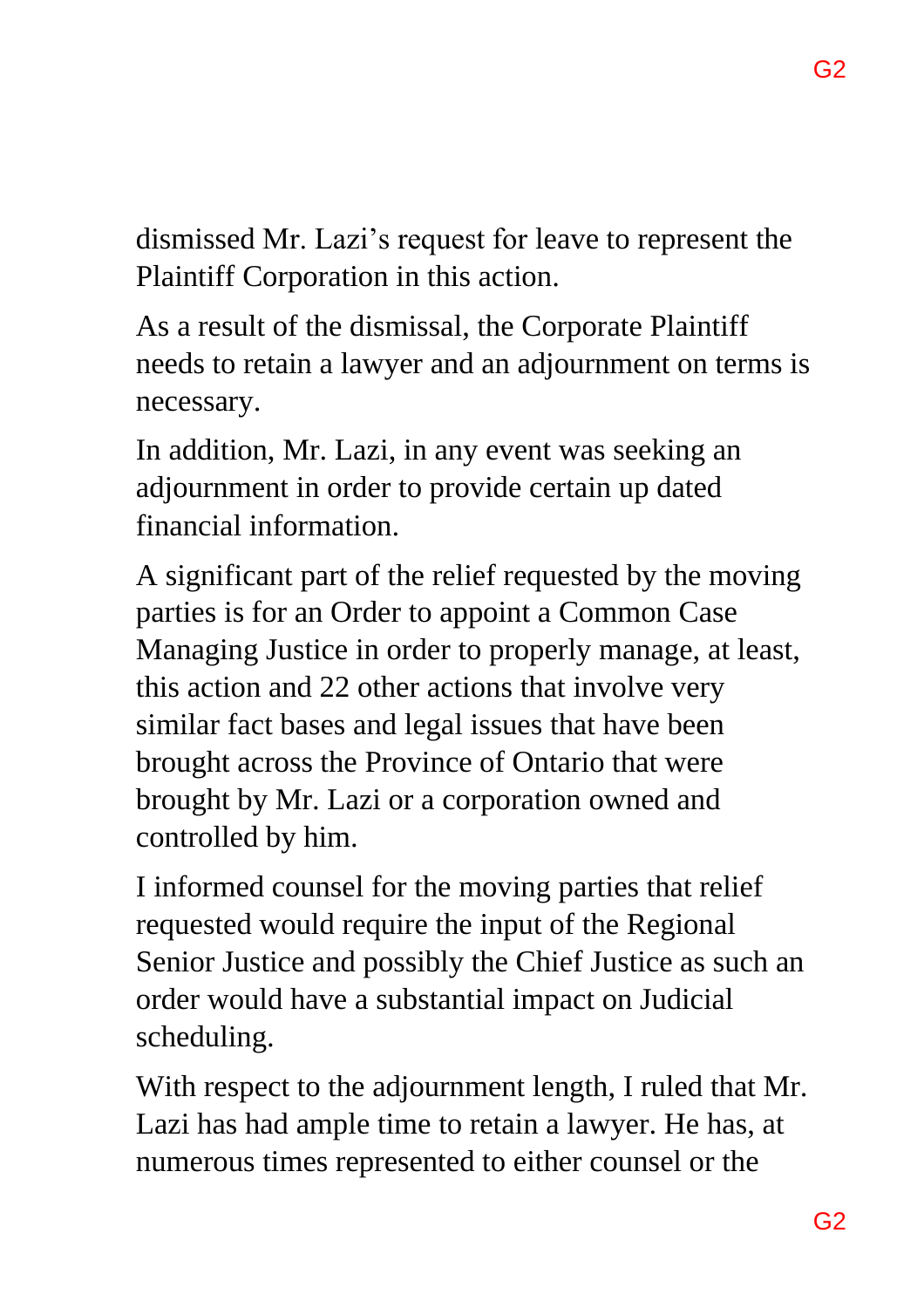Court that he was going to retain a lawyer. In September, 2021, he was advised by counsel for the Defendants that he would be required to seek leave of the court to act for the Plaintiff in this action. At that point he told counsel that he would retain a lawyer.

At times during the litigation, he has retained a lawyer for "bundled services".

In my view given need to have this matter move forward in a fair, effective but expeditious manner the motions before the court shall be adjourned to the trial coordinator in order to reschedule the motions no later than 45 days from today.

The issue of costs of today is reserved to the judge hearing he motion.

The adjournment is on the following terms:

1.Mr. Gatensby is to contact RSJ Sweeny in order to get his input on the availability of a Justice to perform this role and or the RSJ potentially contacting the Chief Justice for his input on such a request.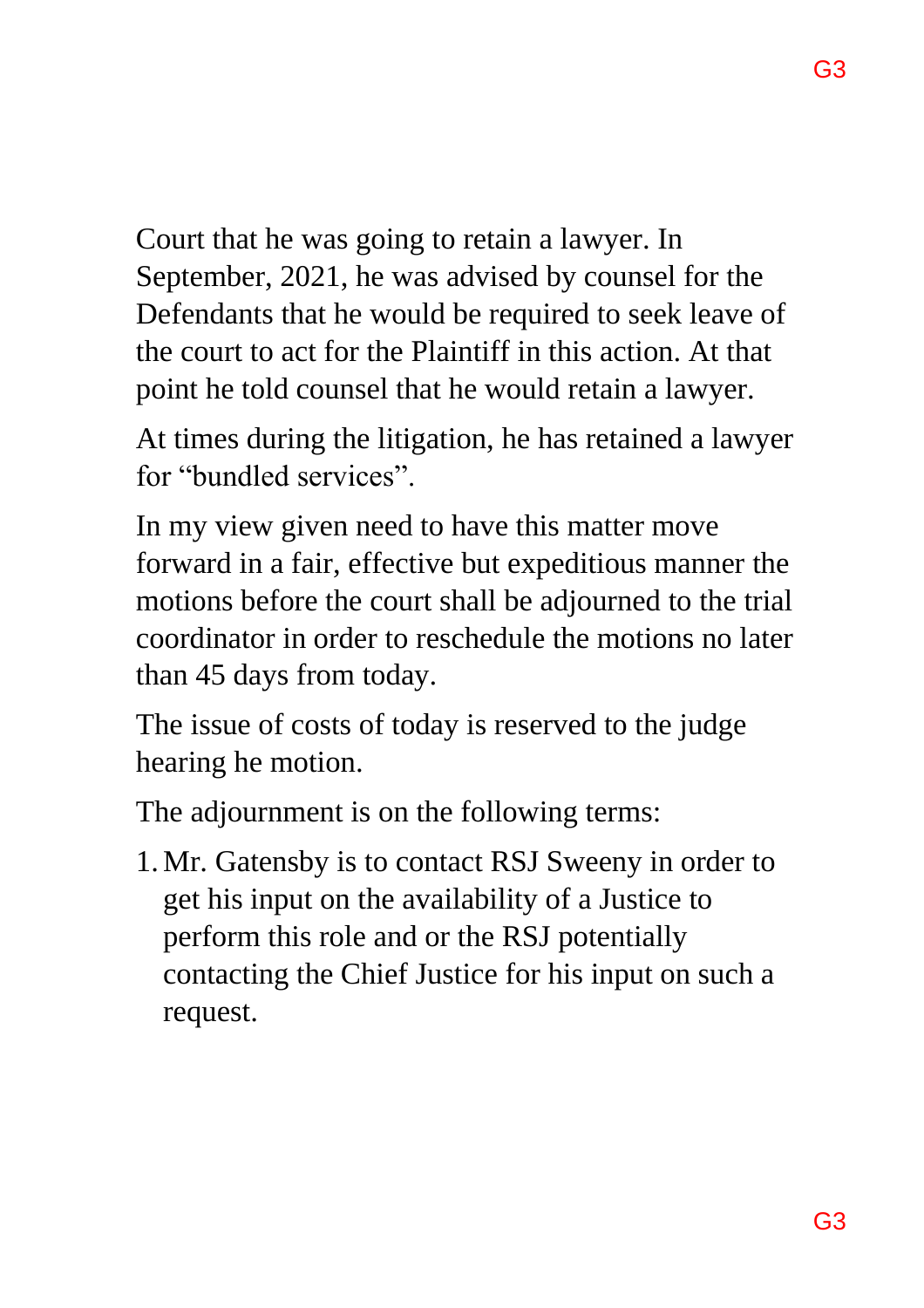2.There shall be a without prejudice Order that pending the return of this matter an order shall go pursuant to the moving parties requested relief at paragraphs 1, d, e, f and g.

 $12$  Gebt Harp

R John Harper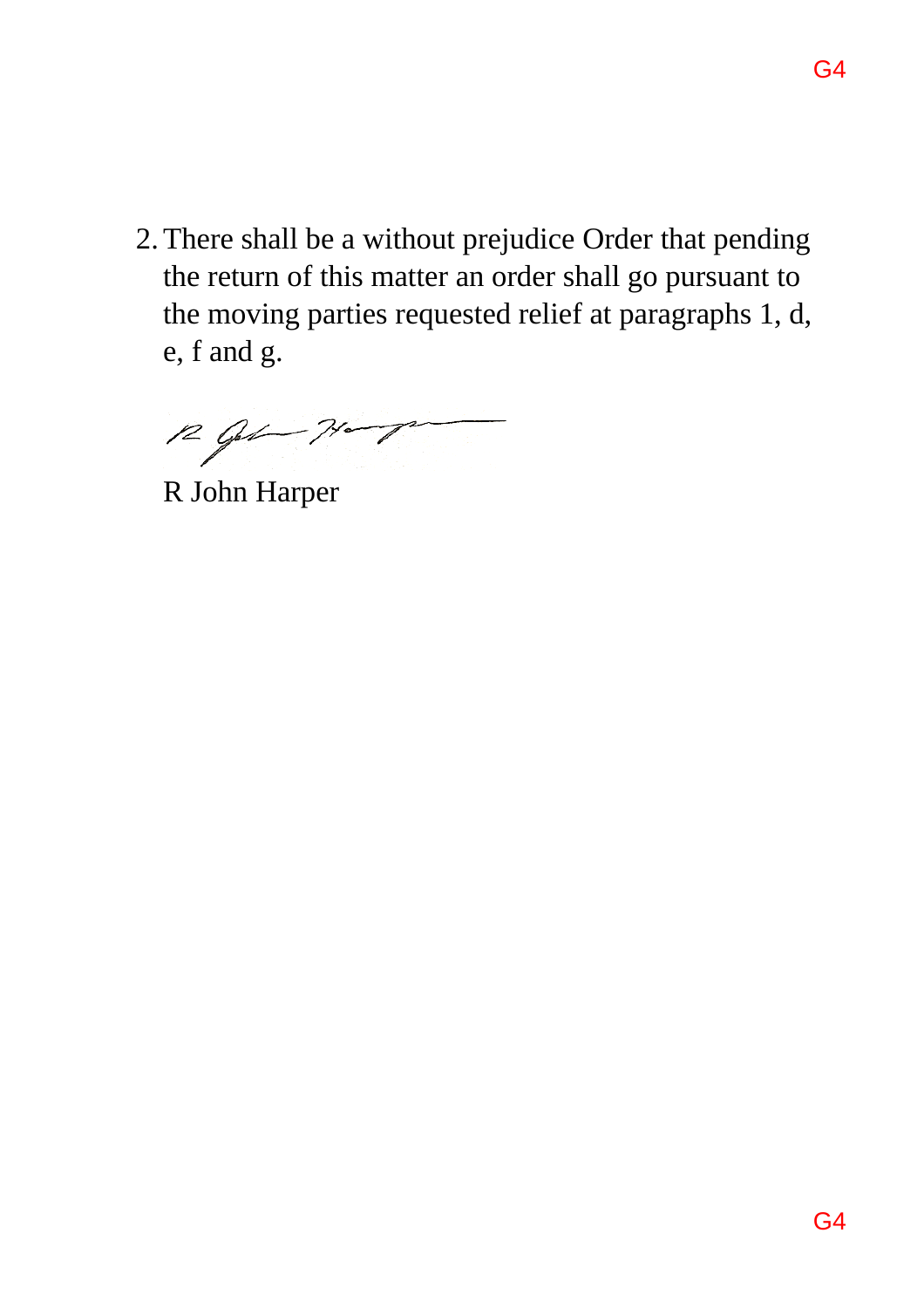Court File No. CV-21-00000149-00A1

### **ONTARIO SUPERIOR COURT OF JUSTICE**

**JUDGE R. JOHN HARPER** 

TUESDAY, THE 18th DAY OF JANUARY, 2022

BETWEEN:

**LAZI VENTURES INC.** 

**Plaintiff** 

 $-$ and $-$ 

## **KATHERINE BURLOCK and ADAM BURLOCK**

Defendants

 $-$  and  $-$ 

#### LA COMPAGNIE D'ASSURANCE BELAIR INC./BELAIR INSURANCE **COMPANY INC. and INTACT INSURANCE COMPANY/INTACT COMPAGNIE D'ASSURANCE**

**Third Parties** 

Proceeding under the Construction Act, R.S.O. 1990, c. C. 30, as amended

## **ORDER**

THE MOTION made by the third parties, La Compagnie D'Assurance Belair Inc./Belair Insurance Company Inc. (hereinafter referred to as "Belair") and Intact Insurance Company/Intact Compagnie D'Assurance (hereinafter referred to as "Intact") (collectively, the "Insurers"), seeking common case management of various proceedings, among other relief, was heard this day, remotely, at the courthouse located at 70 Wellington Street, Brantford, Ontario, N3T 2L9.

ON READING the motion record of the Insurers, including the affidavits of Ryan Miehm, Katherine Burlock, Shasta Carr-Harris, Paul Carter, Colin Bired, Lichi Shi, Corey Henderson, Adam Goul, Michael Ball, Edward White, Heba Noureldin, Vanessa Guha, Ivan Sidorivich, and Eric Levin; the supplementary

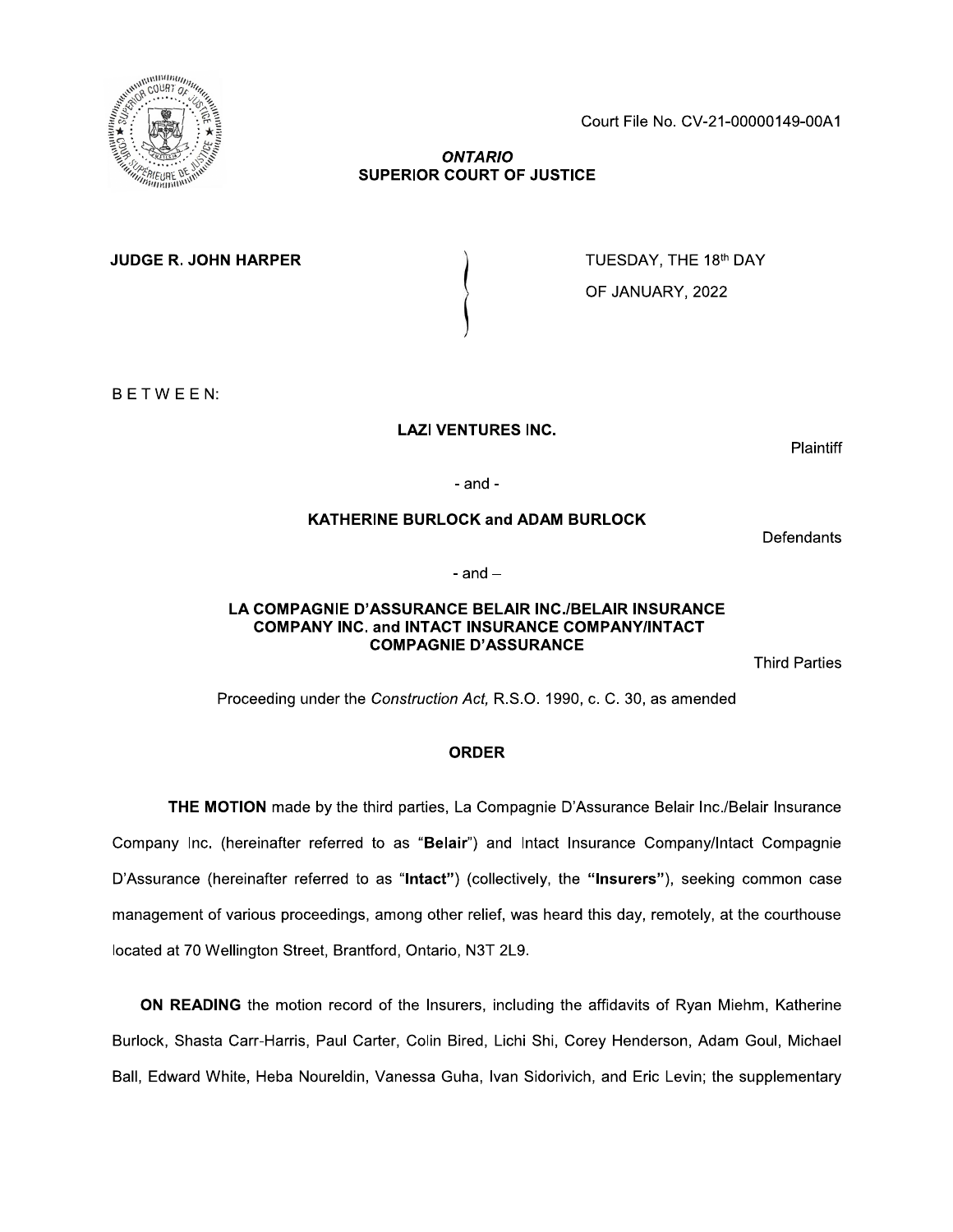motion record of the Insurers, including the affidavits of Amir Nazim and Aimee Eppel, as well as the supplementary affidavit of Amir Nazim, all together with the Insurers' factum and book of authorities;

ON HEARING the submissions of counsel for the Insurers and the plaintiff;

1. THIS COURT DIRECTS THAT counsel for the Insurers is to contact His Honour, Regional Senior Justice Sweeny, for the purposes of determining the availability of a Judge within the Central South Region to perform the role of common case management judge or, if none are available, to request that Regional Senior Justice Sweeny contact Chief Justice Strathy for His Honour's input on the same;

#### 2. THIS COURT MAKES THE FOLLOWING INTERIM ORDERS pending the return of this matter:

- a. the deemed undertaking set out in subrule 30.1.01(3) of the Rules of Civil Procedure, R.R.O. 1990, Reg. 194 does not apply as between the Participating Proceedings, being those proceedings as set out at Appendix "A";
- the plaintiff and its principal, Martin Lazi, and any other company or business entity  $\mathbf b$ . controlled by them, must seek leave of a judge of the Superior Court of Justice in order to register any construction lien at any Land Registry Office within the Province of Ontario;
- c. the date of the filing for motion for leave, as stipulated in sub-paragraph 2(b) of this Order above, is deemed the date that such lien was preserved pursuant to section 31(2) of the Construction Act, R.S.O. 1990, c. C.30 along with a reasonable extension in order to register and perfect the lien;
- d. the plaintiff and its principal, Martin Lazi, and any other company or entity controlled by either of them not commence any construction lien claim in the Ontario Small Claims Court pursuant to section 50(1) of the Construction Act;
- 3. THIS COURT FURTHER ORDERS that the plaintiff, being a corporation, is to retain a lawyer in accordance with Rule 15.01(2) of the Rules of Civil Procedure prior to the return of this motion;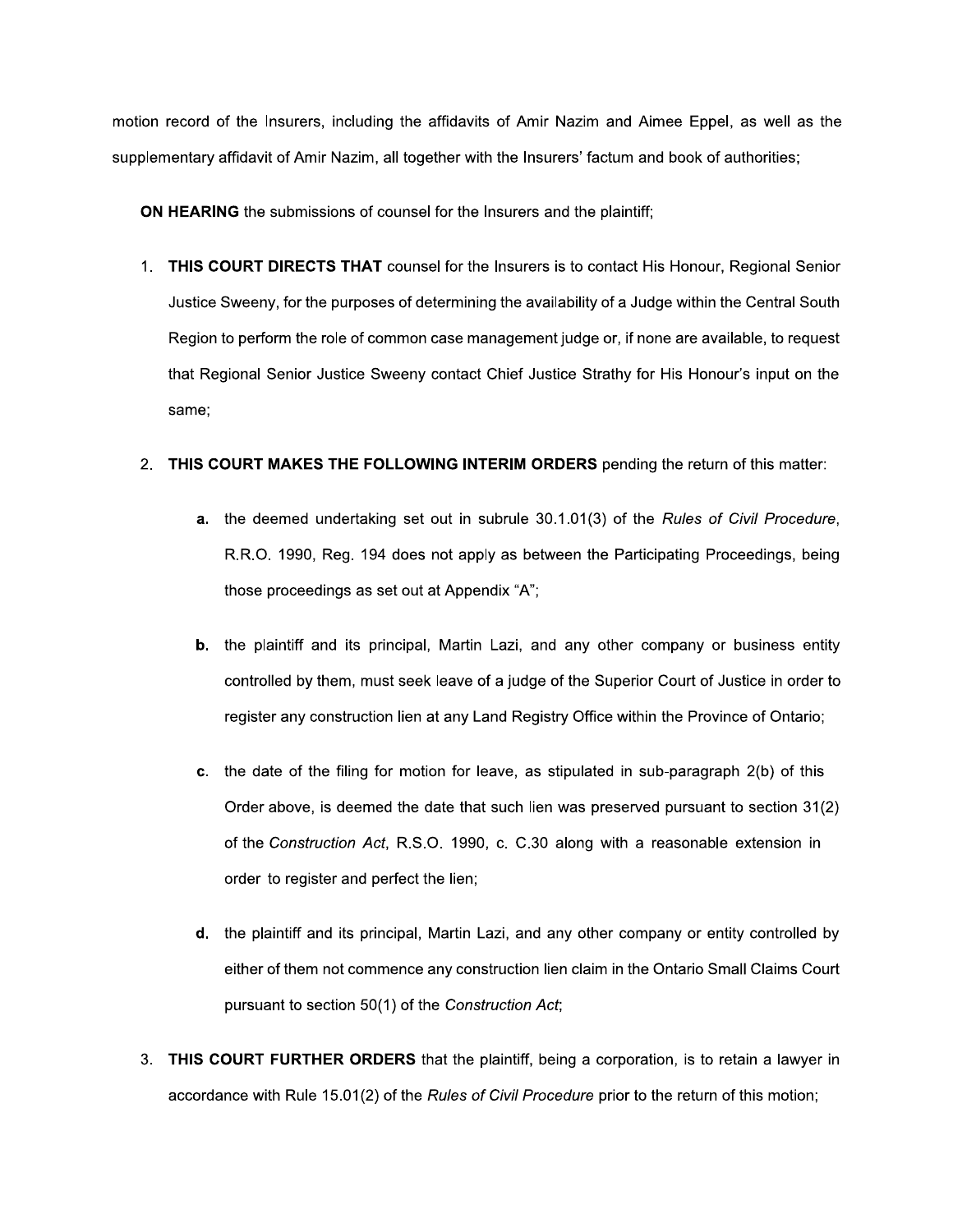- 4. THIS COURT FURTHER ORDERS that the balance of the motion be adjourned to the trial coordinator in order to reschedule this motion no later than 45 days from January 18, 2022, being Friday, March 4, 2022;
- 5. THIS COURT FURTHER ORDERS that costs of the January 18, 2022 appearance is reserved to the judge hearing this motion.

 $R$  of  $\rightarrow$ 

**Entered at Brantford, Ontario** on January 24, 2022 MLD - Registrar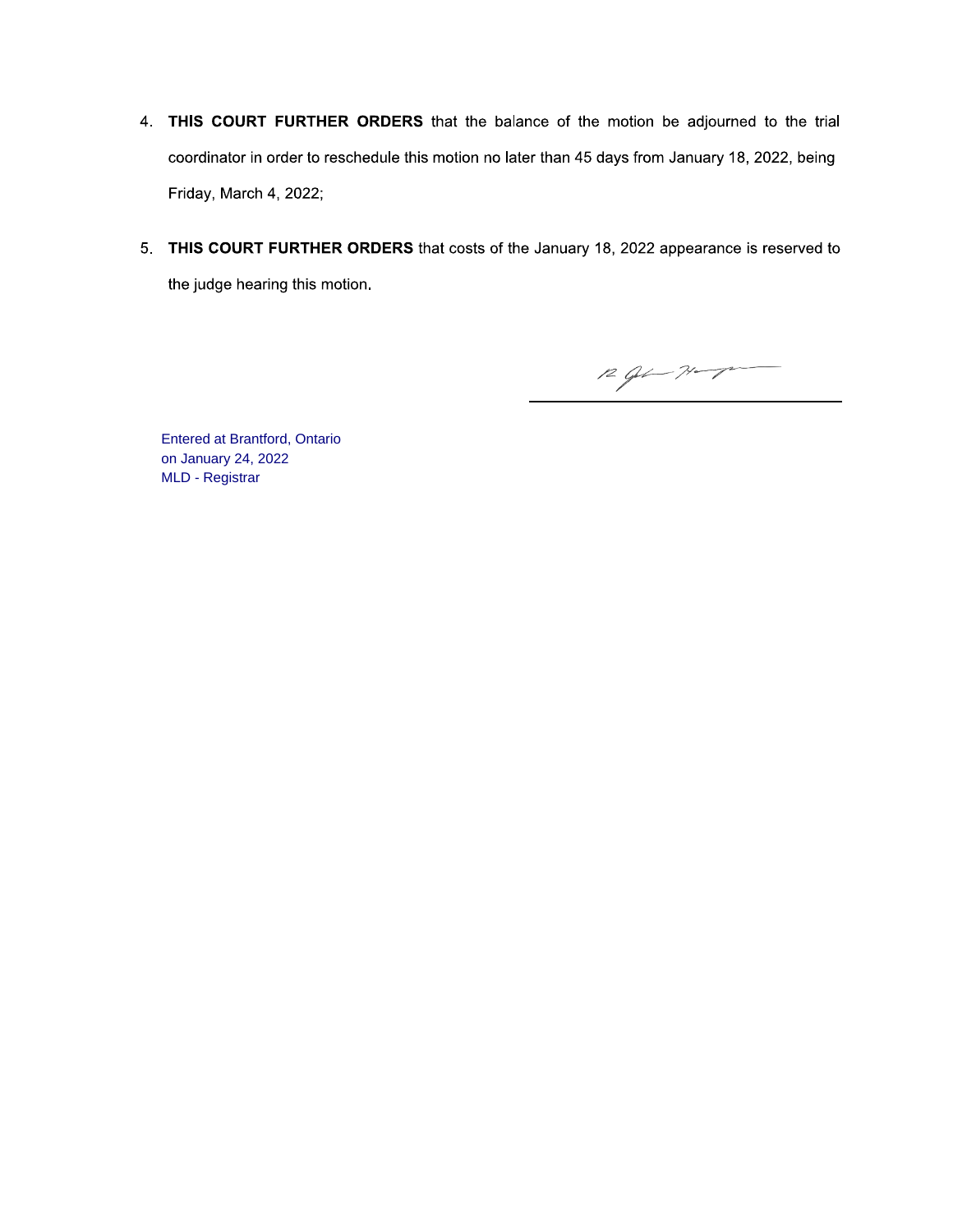### **APPENDIX A**

# "PARTICIPATING PROCEEDINGS"

|                 | <b>Participating Proceedings</b>         |                  |                                       |                            |
|-----------------|------------------------------------------|------------------|---------------------------------------|----------------------------|
|                 | <b>Ontario Superior Court of Justice</b> |                  |                                       |                            |
| No.             | <b>Court File No.</b>                    | Location         | <b>Case Title</b>                     | <b>Defendant's Counsel</b> |
| 1.              | CV21000024230000                         | Newmarket        | Lazi Ventures Inc. v. White et al     | Amir Tehrani               |
|                 |                                          |                  |                                       | Donnell Law Group          |
| 2 <sup>2</sup>  | CV21000024980000                         | Newmarket        | Lazi Ventures Inc. v. Basin et al     | Amir Tehrani               |
|                 |                                          |                  |                                       | Donnell Law Group          |
| 3.              | CV21000602650000                         | St.              | Lazi Ventures Inc. v. Noureldin et al | Eric Nadler                |
|                 |                                          | Catharines       |                                       | Nadler Law                 |
| 4.              | CV21000602640000                         | St.              | Lazi Ventures Inc. v. Bird            | Eric Turkienicz            |
|                 |                                          | Catharines       |                                       | McCague Borlack LLP        |
| 5 <sub>1</sub>  | CV21006658440000                         | Toronto          | Lazi Ventures Inc. v. Carter et al    | <b>Eric Turkienicz</b>     |
|                 |                                          |                  |                                       | McCague Borlack LLP        |
| 6.              | CV21006644800000                         | Toronto          | Lazi Ventures Inc. v. Wu et al        | Alida A. Brydon and Kelli  |
|                 |                                          |                  |                                       | Preston                    |
|                 |                                          |                  |                                       | Devry Smith Frank LLP      |
| 7 <sub>1</sub>  | CV21000002110000                         | Guelph           | Lazi Ventures Inc. v. Ball et al      | David Bernstein            |
|                 |                                          |                  |                                       | Nelson Watson PC           |
| 8.              | CV21000764600000                         | Hamilton         | Lazi Ventures Inc. v. Henderson et    | Raz Toor                   |
|                 |                                          |                  | al                                    | Falcon Law PC              |
| 9.              | CV21000002290000                         | Guelph           | Lazi Ventures Inc. v. Carr-Harris et  | <b>Brandon Cook</b>        |
|                 |                                          |                  | al                                    | Reain Lui Stock LLP        |
| 10.             | CV21000001490000                         | <b>Brantford</b> | Lazi Ventures Inc. v. Burlock et al.  | Michael Paiva              |
|                 |                                          |                  |                                       | Rodrigues Paiva LLP        |
| 11.             | CV21000019310000                         | Oshawa           | Lazi Ventures Inc. v Bastiampillai et | Derek Vihvelin             |
|                 |                                          |                  | al                                    | TD Insurance In-House      |
| 12.             | CV21000775830000                         | Hamilton         | Lazi Ventures Inc. v Marczak et al.   | Derek Vihvelin             |
|                 |                                          |                  |                                       | TD Insurance In-House      |
| 13 <sub>1</sub> | CV21000775820000                         | Hamilton         | Lazi Ventures v. Eppel                | Darren Frank               |
|                 |                                          |                  |                                       | Cambridge LLP              |

|                | <b>Participating Proceedings</b><br><b>Ontario Small Claims Court</b> |                  |                                      |                            |
|----------------|-----------------------------------------------------------------------|------------------|--------------------------------------|----------------------------|
| No.            | <b>Court File No.</b>                                                 | Location         | <b>Case Title</b>                    | <b>Defendant's Counsel</b> |
| 1.             | SC21000064190000                                                      | Toronto          | Lazi Ventures Inc. v. Sidorovich et  | Eric Turkienicz            |
|                |                                                                       |                  | al.                                  | McCague Borlack LLP        |
| 2 <sub>1</sub> | SC20000030420000                                                      | <b>Brampton</b>  | Lazi Ventures Inc v Heeney, Marth    | Derek Vihvelin             |
|                |                                                                       |                  | Dawn                                 | TD Insurance In-House      |
| 3 <sub>z</sub> | SC21000001430000                                                      | <b>Brampton</b>  | Lazi Ventures Inc. v. Sultan, Mijgan | Derek Vihvelin             |
|                |                                                                       |                  | v. TD General Insurance              | TD Insurance In-House      |
| 4.             | SC20000045950000                                                      | <b>Brampton</b>  | Lazi Ventures Inc. v. Mathew, Neil & | Derek Vihvelin             |
|                |                                                                       |                  | Shane, Sama v TD Insurance           | TD Insurance In-House      |
| 5.             | SC21000343980000                                                      | Hamilton         | Lazi Ventures Inc. v. Hawkins and    | Derek Vihvelin             |
|                |                                                                       |                  | Timminas                             | TD Insurance In-House      |
| 6.             | SC21000002720000                                                      | Newmarket        | Lazi Ventures Inc. v. Tran et al.    | <b>Brandon Cook</b>        |
|                |                                                                       |                  |                                      | Reain Lui Stock LLP        |
| 7 <sup>1</sup> | SC21000001090000                                                      | Guelph           | Lazi Ventures Inc. v. Burney         | <b>Brandon Cook</b>        |
|                |                                                                       |                  |                                      | Reain Lui Stock LLP        |
| 8.             | SC21000010680000                                                      | Toronto          | Lazi Ventures Inc. v. Grey           | <b>Brandon Cook</b>        |
|                |                                                                       |                  |                                      | Reain Lui Stock LLP        |
| 9.             | SC20000003680000                                                      | <b>Brantford</b> | Lazi Ventures Inc. v. Dobson v.      | <b>Brandon Cook</b>        |
|                |                                                                       |                  | Aviva General Insurance Co.          | Reain Lui Stock LLP        |